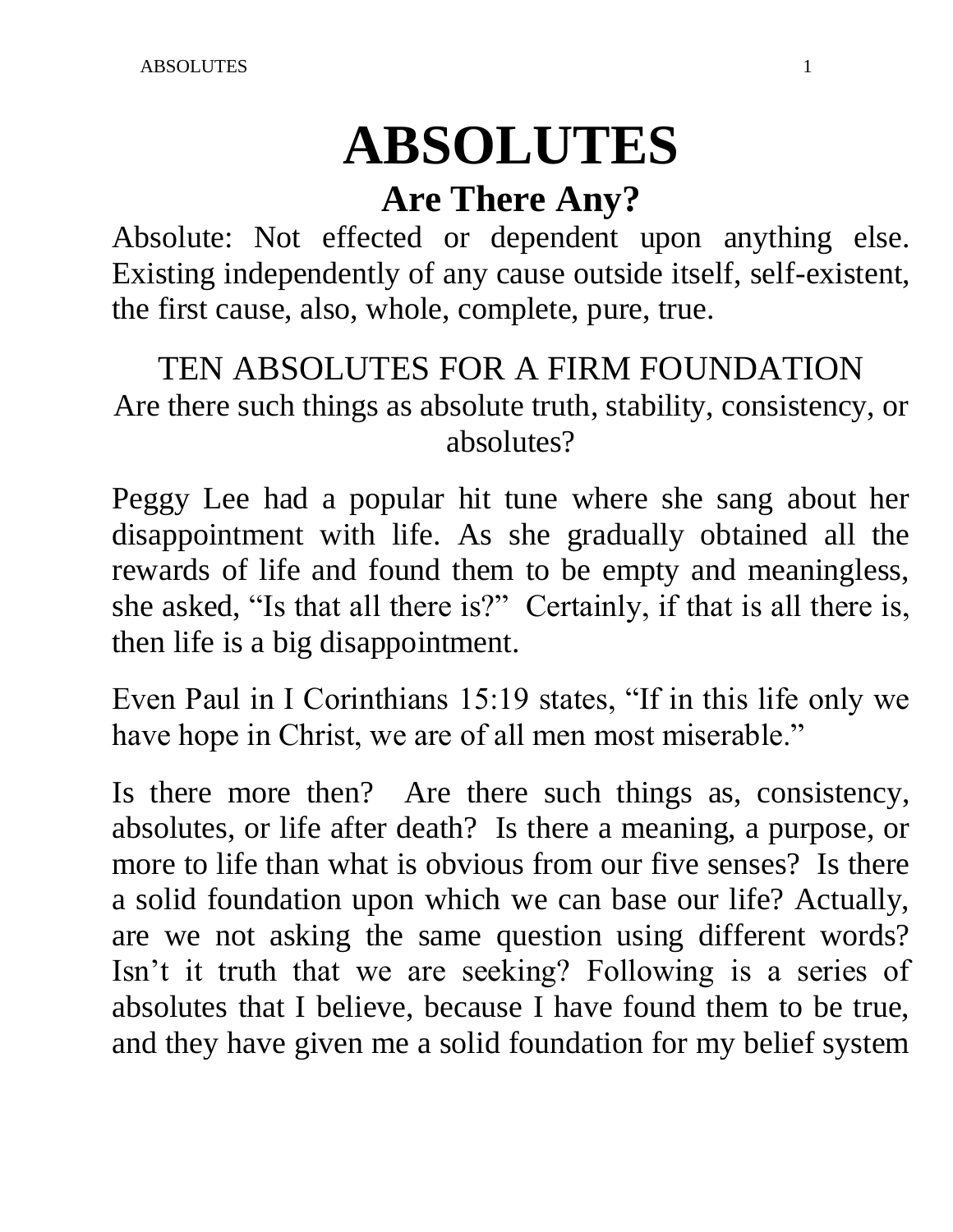and direction in life. Perhaps you could determine some for yourself.

Shouldn't we first be sure we understand what we are asking? Truth to some may not be truth to others. Some say that, as long as it's true for you, then it's true. If you perceive it to be so then it is so, or is it? Can something be true for me but not true for you? Shouldn't truth be consistent for all, or is truth relative?

Can we create our own truth? Is there some inherent power in the nature of a strongly held belief that makes it so? Is something true because you believe it or do you believe it because it's true? Belief based on belief alone has no foundation. Nothing is more resistant to a new truth than an old error.

Absolute truth exists independent of what anyone thinks or feels about it. Belief does not determine reality; reality exists and is true apart from belief.

Absolute truth is real for all people, for all time, for all places and for any situation. It is not wishful thinking masquerading as faith.

There comes a time in everyone's life for a re-evaluation of the sacred cows hidden deep in their core beliefs. Why do you believe the things you do? Have you proved them? Could you defend them, explain them; do you live them? Let's start at the beginning.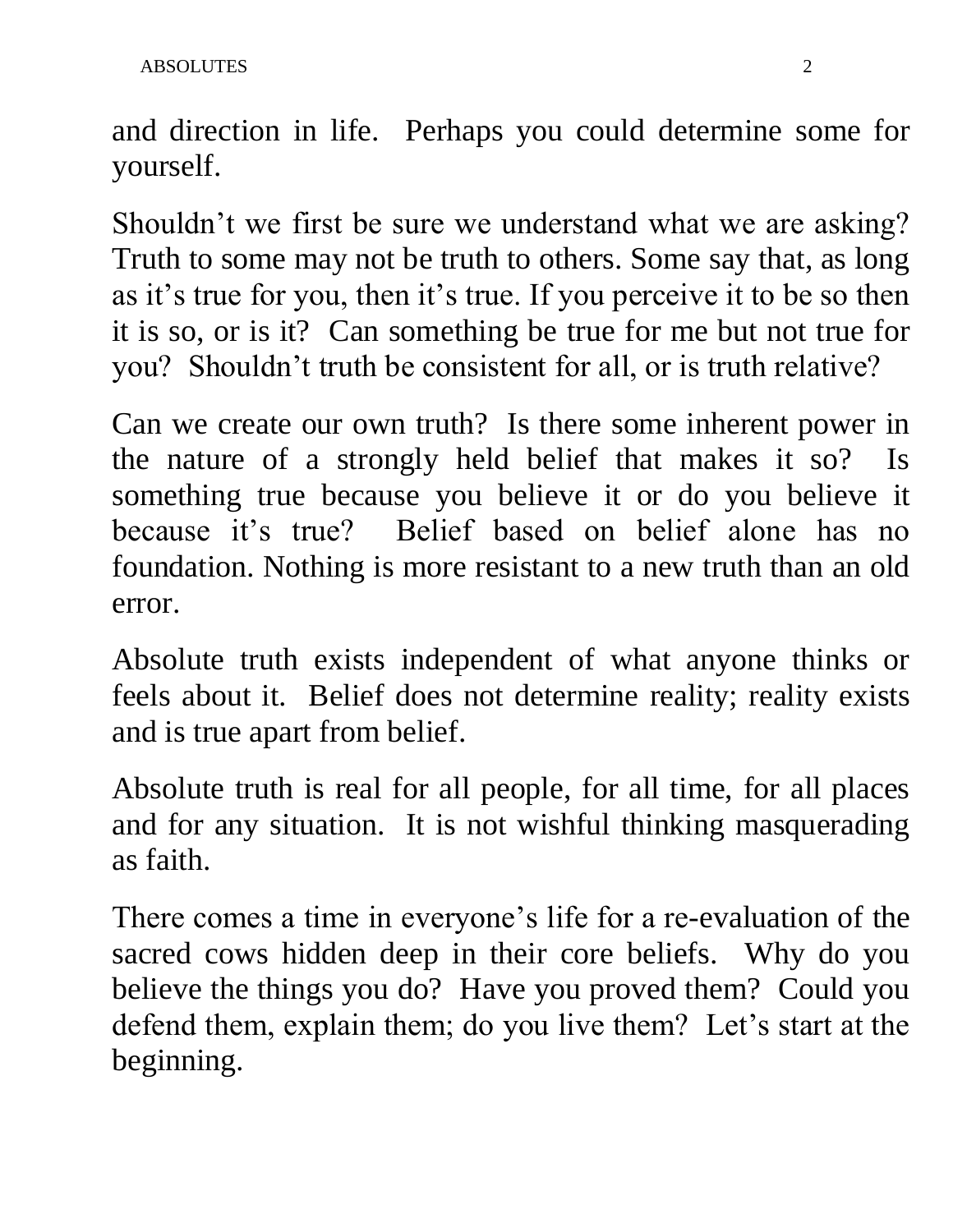#### **The First Absolute**

Truth: the foundation of all absolutes, pure and unadulterated. Accept no substitute.

An absolute should be evaluated by gathering all the evidence available, both pro and con, before accepting it as a truth. Reevaluation should be done if verifiable new evidence is presented; otherwise growth may be stymied.

Any absolute, like facts, beliefs or truths, must be proven and accepted by the individual or it will forever be suspect. I can't prove anything to you; you can't prove anything to me. Evidence can be provided, but the acceptance or rejection of it is up to the individual.

Therefore, the responsibility of obtaining, verifying, and evaluating the evidence is, of necessity, with the individual. The resulting consequence of any decisions made is theirs also. Again, are your absolutes true because you believe them, or do you believe them because they are true? Just why do you believe what you believe? There are truths and there are lies masquerading as truths, there are honest misconceptions and there are those that don't know or care about the difference.

Hitler proved that if you repeat a lie often enough, even those who knew it was a lie would begin to believe it. Also, that the bigger the lie the more believable it becomes. We are encouraged to rightly divide the word of truth (II Tim. 2:15). Develop, nourish, and pray for a love of the truth; consider,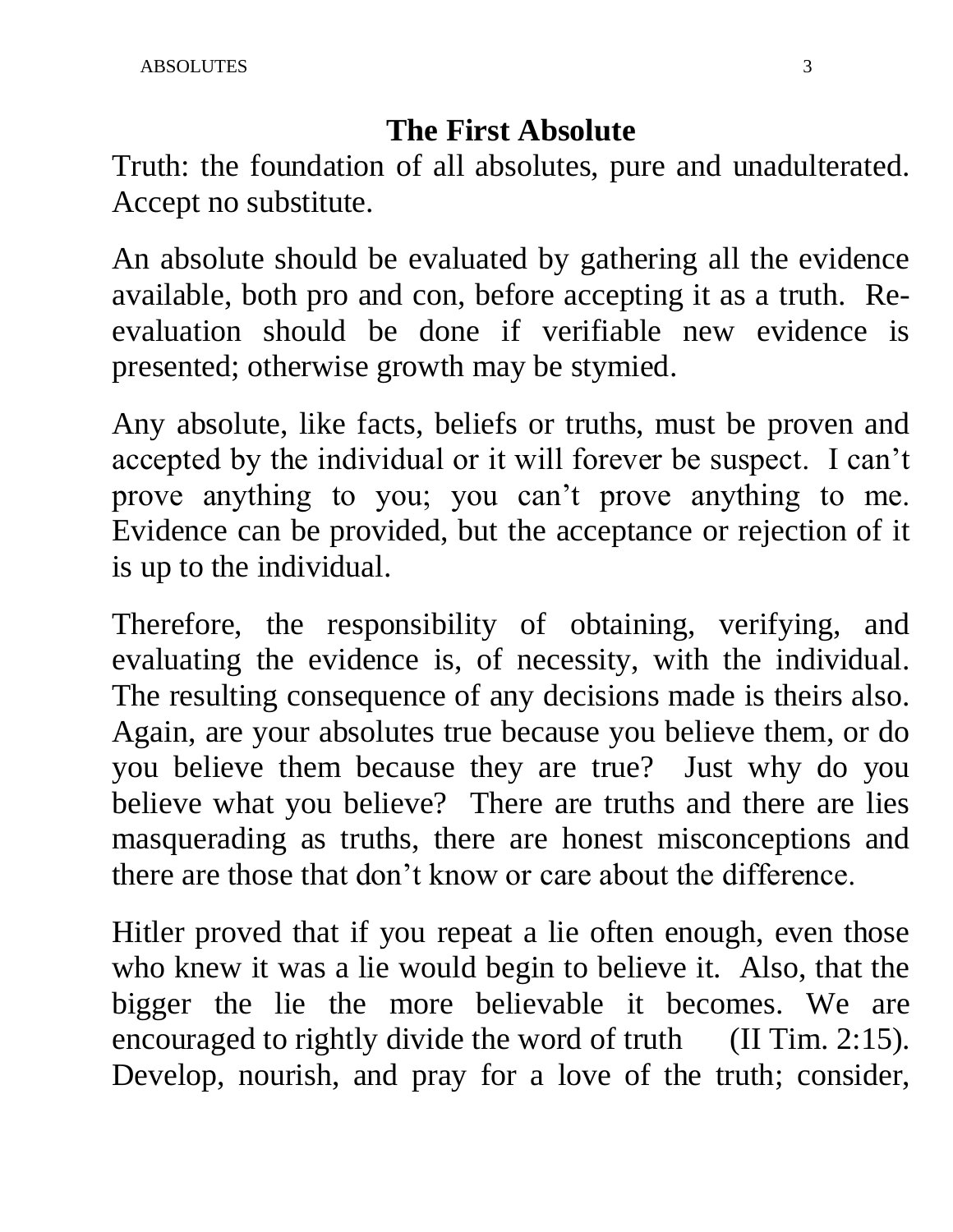"...because they received not the love of the truth, that they might be saved. ... God shall send them strong delusion, that they should believe a lie" (II Thess. 2:10-11).

The first absolute provides the standard for all others; if you agree let's go to my next absolute.

#### **The Second Absolute**

Is there an absolute supreme God that created all things, a first cause?

Some say God is beyond scientific proof; however, He is not beyond rational thinking. Some examples from accepted rules of scientific evidence are:

1. Scientists can't see black holes but by their effect on other planets they know they are there. Neither do we see wind, but we know that it is there. Because we don't see God is not evidence that He is not there.

2. The first law of thermodynamics states that energy can't be created or destroyed, it simply changes form. Where did it come from?

3. The second law of thermodynamics defines the law of entropy, which proves that all things revert back to their original state, or that all things are in a constant state of deterioration. This alone should be enough to disprove evolution.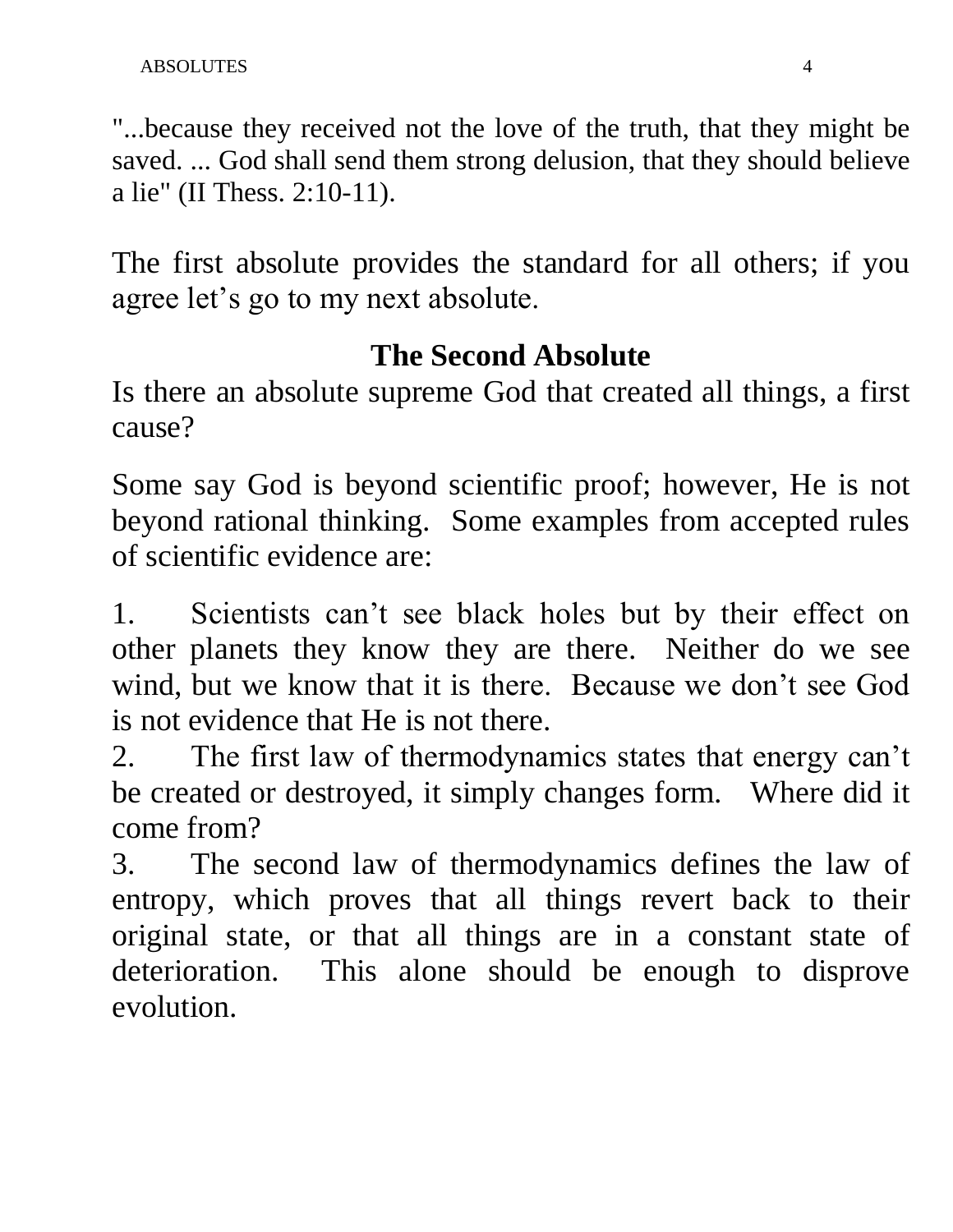4. The law of biogenesis tells us that only life can beget life. So life had to start with life. Who was that first life? Where did it come from?

There is much more evidence available, but if a person strongly believes that there is no God he will not accept any evidence to the contrary and will labor on in his self delusion to his own destruction. Believing there is no God does not eliminate God from one's life; there is a God, and there is a consequence. The choice is yours. Truth does not matter to the closed mind, so it can't progress beyond the first absolute. If you believe the truth of the existence of God, then we can go to the next absolute.

#### **The Third Absolute**

Did God provide us with absolutely correct and complete guidelines or instructions for life?

Reason dictates that a God that could create all that we see (and more) must have a purpose and would not leave man without direction. Did God, as any good manufacturer would do, give us a reliable book of instructions?

There are many great books to choose from, many will have some truth and good advice. Most will have conflicting stories, half-truths and outright falsehoods. Is there a standard by which they can all be evaluated? Wouldn't that standard be truth, accuracy, consistency and an underlying direction and purpose for life? Shouldn't we apply our first absolute to our search for that kind of book? If the answer is yes, let's go to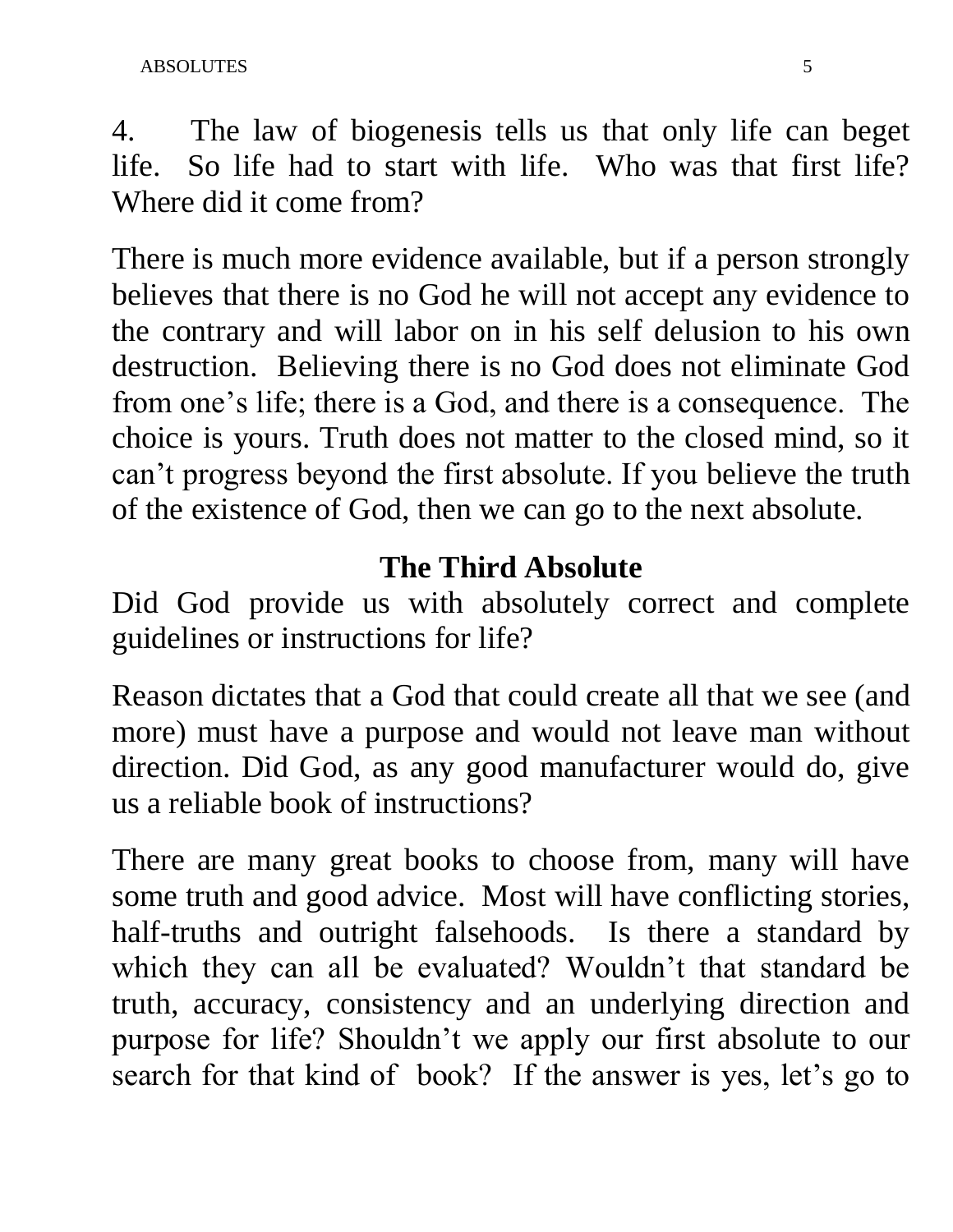the next absolute. However, there is little point in advancing to the next absolute if you haven't proven the previous one.

## **The Fourth Absolute**

Is the Holy Bible absolutely the inspired word of God? Put it to the test. Prove it for yourself. Jesus knew scripture and thus defeated Satan. "It is written, that man shall not live by bread alone, but by every word of God" (Luke 4:4).

The unadulterated, pure word of God is 100 % accurate (but not all translations or interpretations by man). There are some mistakes in translations but in spite of that the Bible:

- 1. Can and does accurately tell of events before they happen.
- 2. Has been substantiated by history.
- 3. Has been substantiated by archaeology.
- 4. Has been substantiated by science.
- 5. Has been substantiated by geography.

The Bible is the only book that:

- 1. Gives proof that God exists.
- 2. Gives complete instructions for a long, healthy and victorious life.
- 3.Tells you how to have eternal life.
- 4. Gives proof that it is HE who is speaking to us by the prophets and His Son (Heb. 1:1-2).
- 5.Reveals God's purpose for you in relation to His great creation.

All these things one must search out and prove for himself. No one can or should do it for you.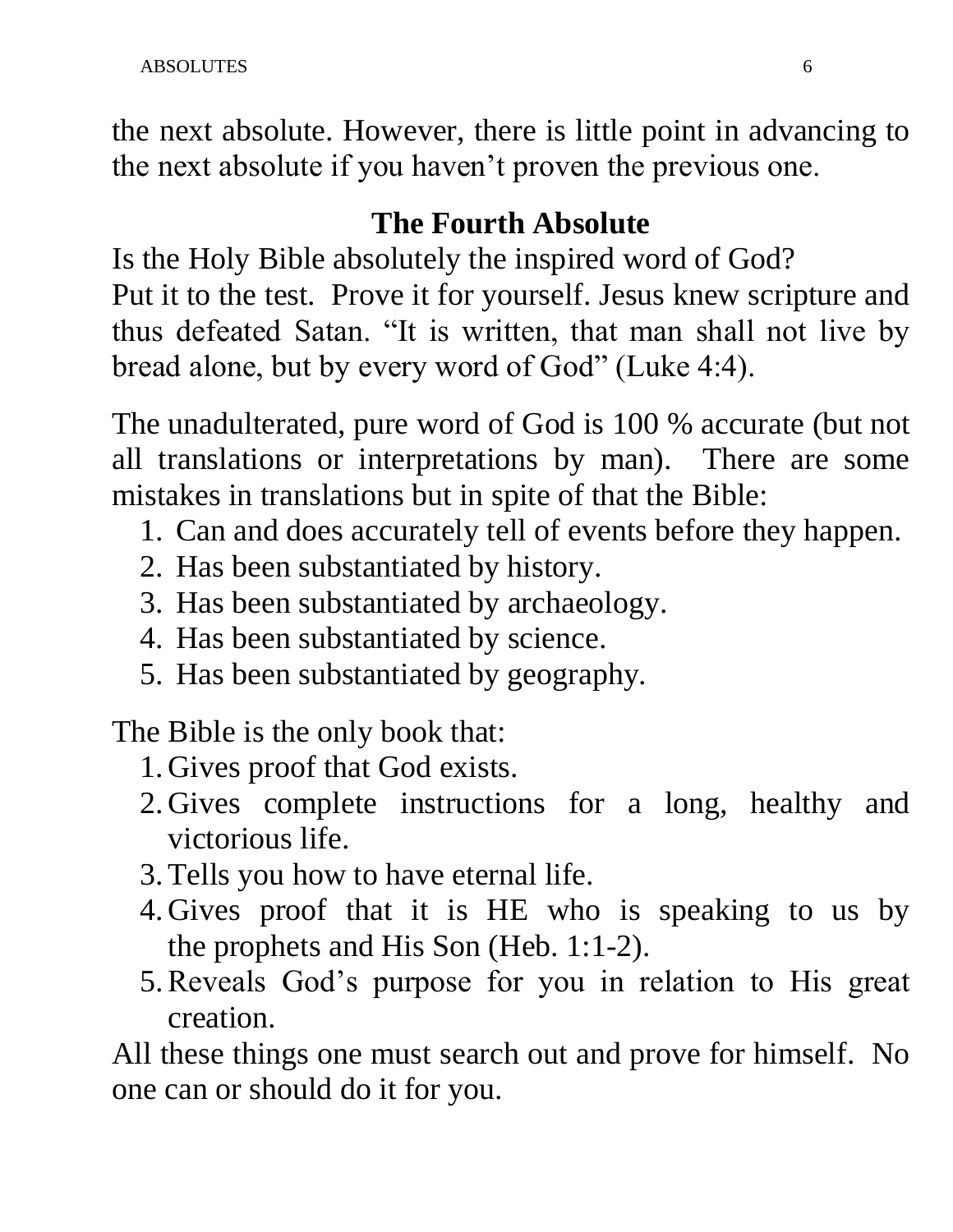If you believe the Bible is the true word of God and have proved for yourself the above statements, then we can go to the next absolute. But don't leave here till you do, or these next absolutes will be of little benefit to you.

#### **The Fifth Absolute**

Does the Bible reveal an absolute live or die message for all mankind?

Man's present condition is that all mankind will die once, but that many will die twice. Hebrews 9:27 "--- it is appointed unto men once to die, but after this the judgment." There is a resurrection that will involve all mankind and there is a second death from which there is no deliverance (Gen. 3 and Rev. 20).

If you have proved to your satisfaction the desperate condition of mankind then ---

#### **The Sixth Absolute**

Does the Bible reveal an absolute and true hope for mankind?

"The people that walked in darkness have seen a great light: they that dwell in the land of the shadow of death, upon them hath the light shined" (Isa. 9:2).

God loves us even more than we love our own children, (because we are His children and His love is pure).

"Can a woman forget her sucking child, that she should not have compassion on the son of her womb? Yea, they may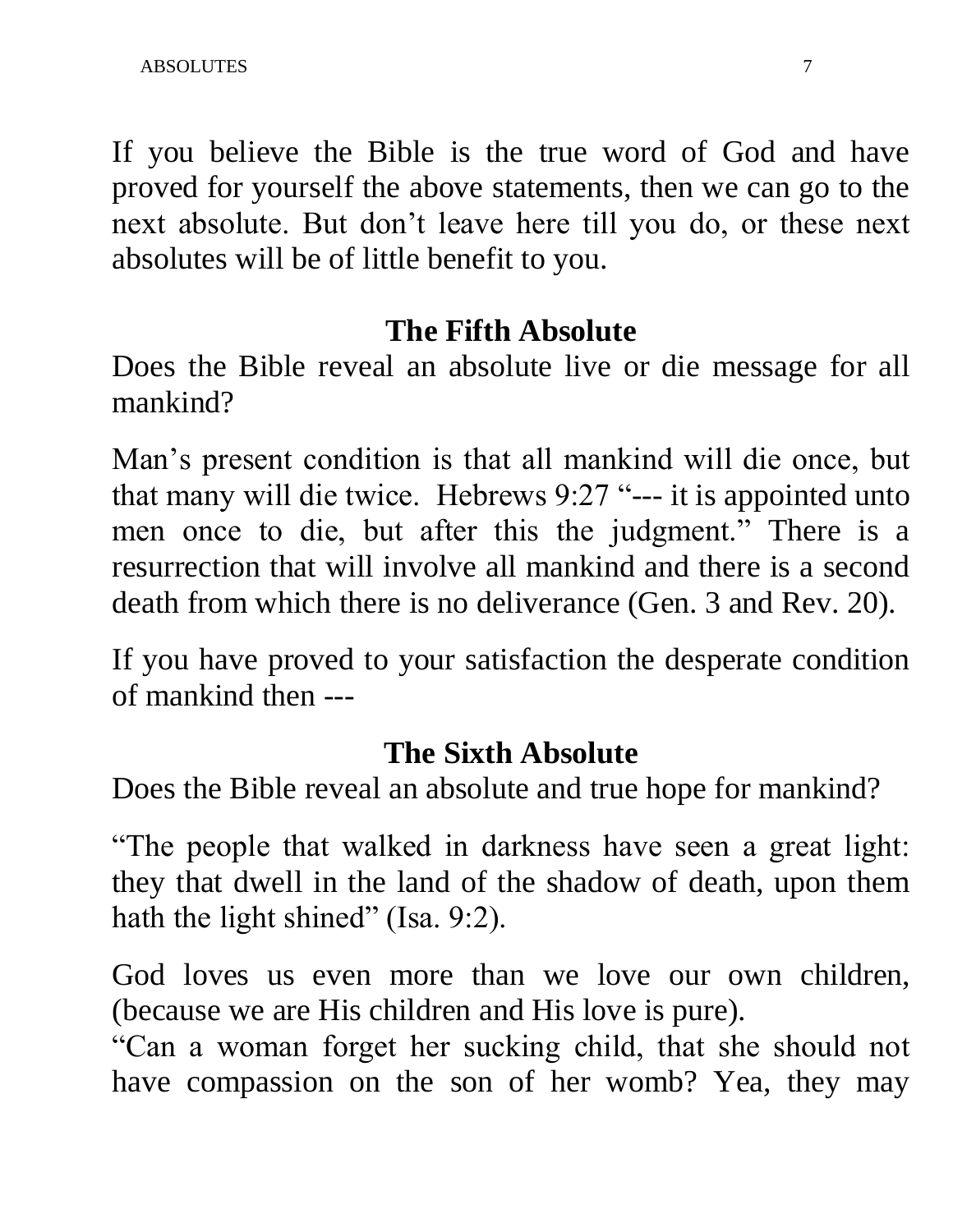forget, yet will I not forget thee. Behold, I have carved thee upon the palms of my hands; thy walls are continually before me" (Isa. 49:15).

"Sing, O heavens; and be joyful, O earth; and break forth into singing, O mountains: for the LORD hath comforted his people, and will have mercy upon his afflicted" (Isa. 49:13).

"Greater love hath no man than this that a man lay down his life for his friends. Ye are my friends, if ye do whatsoever I command you" (John 15:13,14).

Do you believe that God, through His love, offers hope for mankind?

If the answer is yes ---

#### **The Seventh Absolute**

Did God offer an absolute way to avoid the second death?

"But God commendeth his love toward us, in that, while we were yet sinners, Christ died for us" (Rom. 5:8).

"For if, when we were enemies, we were reconciled to God by the death of his Son, much more, being reconciled, we shall be saved by his life" (Rom. 5:10).

"For God so loved the world, that he gave his only begotten Son, that whosoever believeth in him should not perish, but have everlasting life" (John 3:16).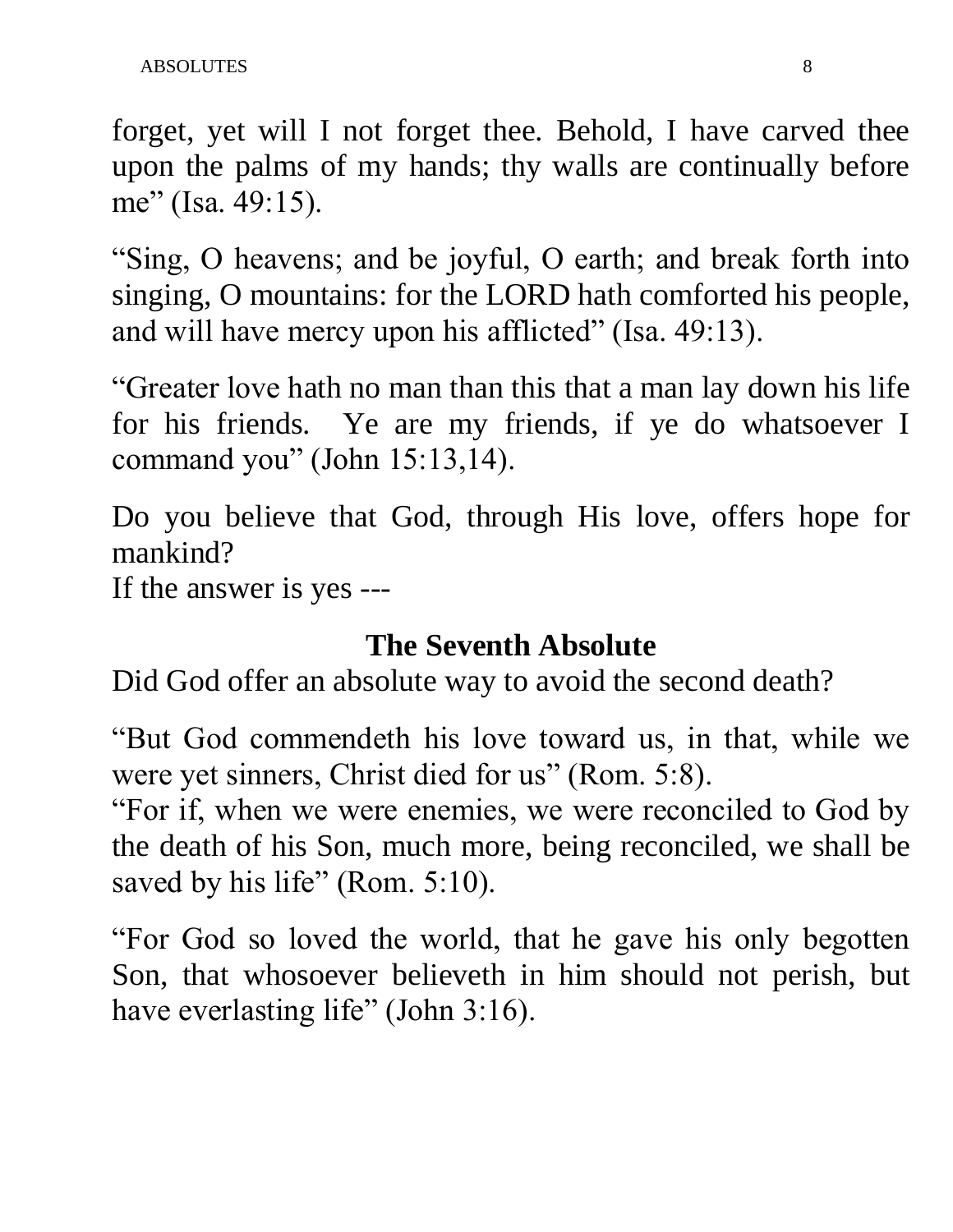"And you, being dead in your sins and the uncircumcision of your flesh, hath he quickened together with him, having forgiven you all trespasses; Blotting out the handwriting of ordinances that was against us, which was contrary to us, and took it out of the way, nailing it to his cross" (Col 2:13-14) (*A kind of I.O.U.*).

What was against us? It was not the law, but a written record of things charged against us that was nailed to the cross: the laws we transgressed, our very own sins.

Do you believe that the Son of God paid your death penalty in your stead? If the answer is yes ---

## **The Eighth Absolute**

There is absolutely no other way man can avoid the second death and receive eternal life!

"Neither is there salvation in any other: for there is none other name under heaven given among men, whereby we must be saved" (Acts 4:12).

"Not of works, lest any man should boast. For we are his workmanship, created in Christ Jesus unto good works, which God hath before ordained that we should walk in them" (Eph. 2:9-10).

"For there is one God, and one mediator between God and men, the man Christ Jesus; Who gave himself a ransom for all, to be testified in due time" (I Tim. 2:5-6).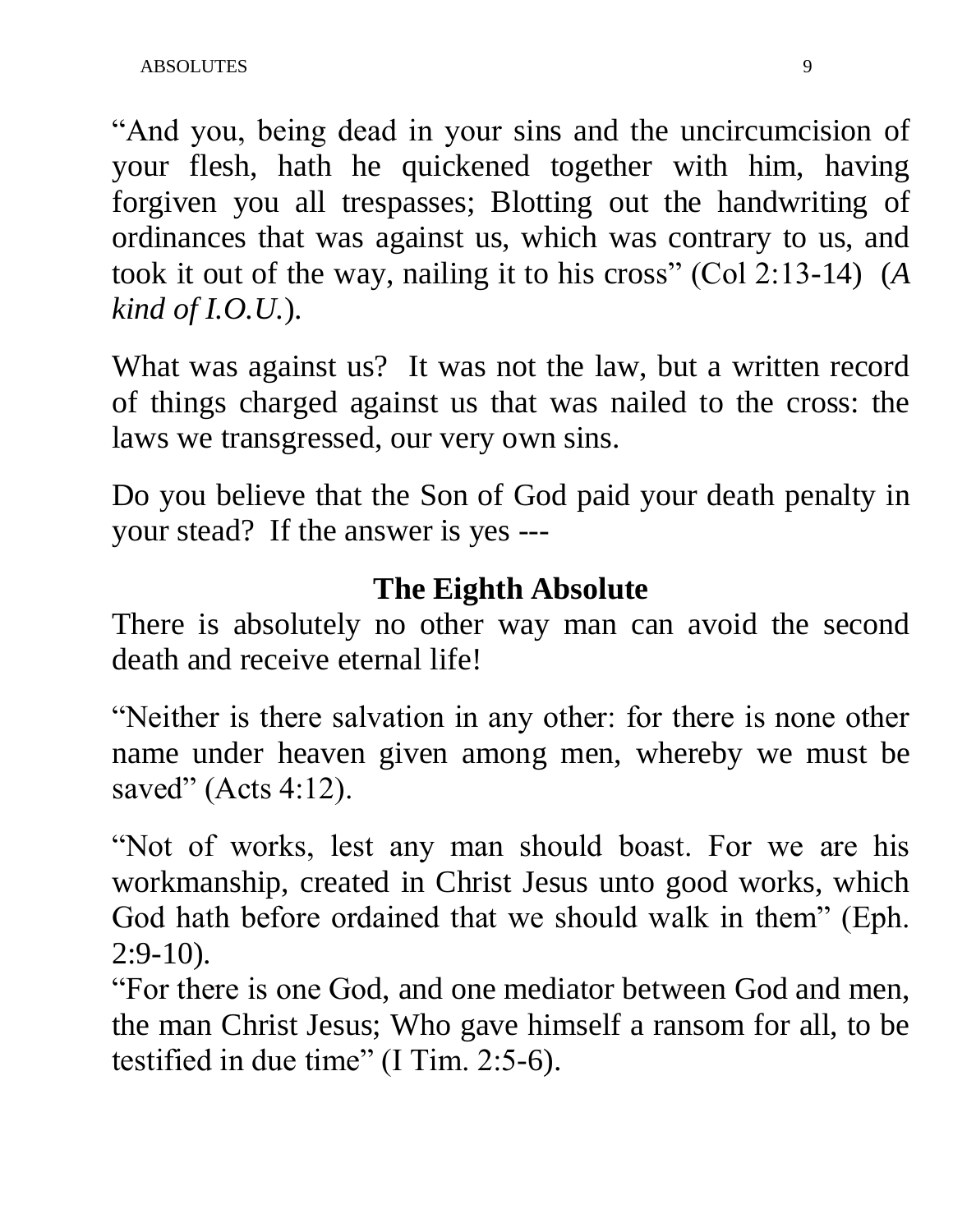If you agree that Christ is the only way then-

## **The Ninth Absolute**

Seven very important steps that will lead us on to absolute perfection and eternal life!

- 1. First step: Repentance, a complete turnaround from your present direction (Acts 2:37-38).
- 2. Second step: Belief in the Lord Jesus Christ, that He paid your death penalty in your stead (Heb. 11:6).
- 3.Third step: Baptism by immersion, (symbolizing death to your old life, burial of your past sins, and resurrection to a new life in Christ) (Acts 8:36). A good start, but don't stop here!
- 4. Fourth step: Laying on of hands by the presbytery (Acts 8:14-17).
- 5. Fifth step: Resurrection of the dead (for all mankind) (John 5:28-29).
- 6. Sixth step: Eternal judgment (II Cor. 5:10; Rev. 20:4).
- 7. Seventh step: Our eventual perfection accomplished through Christ and His (and our) resurrection (II Cor. 13:9).

These are the seven principles of the doctrine of Christ as summarized for us in Hebrews 6:1&2.

He is the one that paid the price, and the only one qualified to do so (Rev. 5:9); therefore, He is the only way to eternal life. Wearing a scapula or other protective apparel, praying to Mary,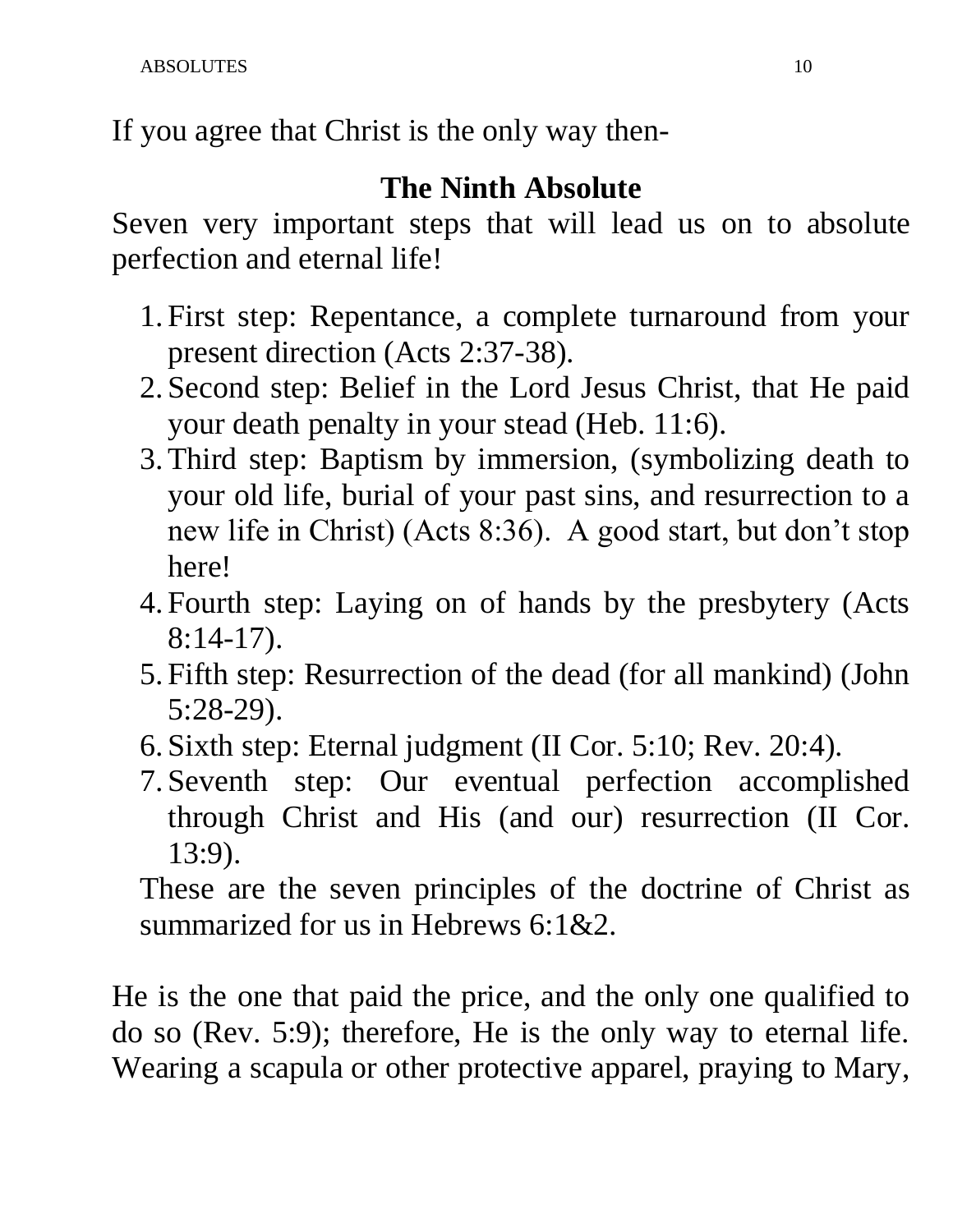living a good life, etc will not provide salvation and is an insult (abomination) to the one who died so that you might live.

## **The Tenth Absolute**

"Beloved, now are we the sons of God, and it doth not yet appear what we shall be: but we know that, when he shall appear, we shall be like him; for we shall see him as he is" (I John 3:2).

We (absolutely) will be kings and priests unto our God; "and we shall reign on earth" (Rev. 5:10).

I have weighed the evidence and proven to my satisfaction the absolute truth that, **GOD'S WORD IS TRUTH!** (John 17:17). Therefore, I have chosen His word as my rock and foundation for my life. What about you?

This is a beginning, not an end as we are not there yet, for this mortal must put on immortality (I Cor. 15:51-55).

## **The healing balm of forgiveness**

**"**But if the wicked will turn from all his sins that he hath committed, and keep all my statutes, and do that which is lawful and right, he shall surely live, he shall not die.

"All his transgressions that he hath committed, they shall not be mentioned unto him: in his righteousness that he hath done he shall live" (Ezekiel 18:20-22).